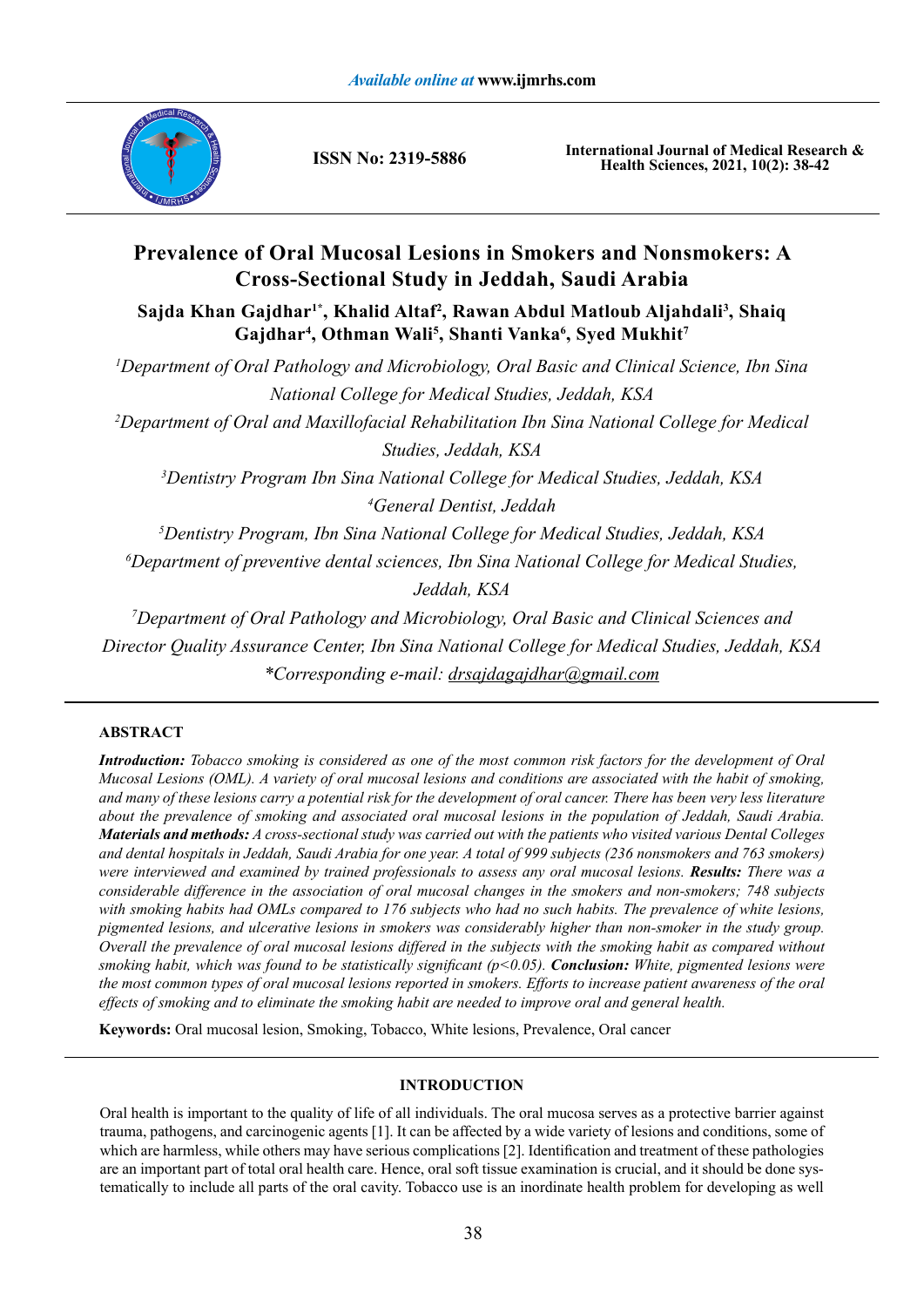as developed countries. It is associated with high levels of morbidity and mortality all over the world [1]. Tobacco use in the form of smoking and non-smoking are common worldwide. Tobacco smoking is considered one of the most important risk factors for the development of oral mucosal lesions [3,4]. Cigarettes contain more than 4,000 ingredients of chemicals and free radicals such as nicotine, ammonia, acrolein, phenols, acetaldehyde, benzopyrene, nitric oxides, carbon monoxide, polonium, radium, and thorium that can lead to cellular damage [5,6]. Cigarette smoking is associated with Oral Mucosal Lesions (OMLs) like oral leukoplakia, smoker's melanosis, frictional hyperkeratosis, nicotinic stomatitis or smoker's palate, black hairy tongue, and squamous cell carcinoma. Also, smoking is a significant threat factor for periodontal disease. Tobacco contains an enormous number of carcinogens, but the most significant of them are the polycyclic aromatic hydrocarbons, aromatic amines, and nitrosamines [7-10]. Smoking is a recognized tobacco epidemic in Saudi Arabia as in many other countries. Common forms of tobacco used in Saudi Arabia are cigarette smoking, shisha or moasel, and gat. Despite the high usage of smoking tobacco among Saudi people and the reported risk of developing oral mucosal lesions associated with it, there is a scarcity of research which assesses the prevalence of oral mucosal lesion associated with smoking in Saudi Arabia. Therefore, the purpose of this study was to evaluate the prevalence of Oral Mucosal Lesions (OMLs) among smoker's users in Jeddah, Saudi Arabia. This information can help determine the epidemiology and severity of oral mucosal lesions in Jeddah, Saudi Arabia and help identify risk factors for OMLs. It will also serve as a baseline for future studies to find ways to improve oral health in the Kingdom of Saudi Arabia.

#### **MATERIAL AND METHODS**

A cross-sectional study was carried out in the dental colleges and dental hospitals in Jeddah over 1 year with 999 participants (233 non-smokers and 767 smokers). Respondents were divided into two groups, group-I: smokers and group-II: non-smokers. Group-II was selected from healthy non-smokers who attended the OPD or dental clinics for routine dental examinations. Participants who had any systemic disease (cardiovascular, endocrine, gastrointestinal, oral, or respiratory disease), who consumed alcohol, or who were under drug treatment were excluded from this study. Both the groups were examined by trained dental interns or experienced dentists, by using light, mouth mirrors, gauze, and a periodontal probe. The diagnosis was made based on the case history and clinical features. Using the Color Atlas of Common Oral Diseases as a guide for diagnosis and grouping, oral mucosal lesions were identified as white, red, pigmented, ulcerative, or exophytic based on their prominent clinical appearance [2]. Lesions that did not fit in any of the above groups were labeled miscellaneous. Personal data including age, gender, chief complaint, and smoking habits were recorded. The study protocol was approved by the ethics committee of Ibn Sina College of Medical Studies, Jeddah. All participants were informed and approved that the study goals had been explained to them. Data were collected during the 1-year duration and were assessed by using chi-square tests and SPSS statistical software. A pvalue of 0.05 was considered statistically significant.

#### **RESULTS**

Results of the 999 study population, 528 (52.8%) were males and 472 (47.2%) were females. There was a considerable difference in the association of oral mucosal changes in the smokers and non-smokers; 748 subjects with smoking habits had OMLs compared to 176 Subjects who had no such habits. This difference was found to be statistically significant (p<0.05). The total number of OMLs was considerably greater in smokers than in the control group. The prevalence of OMLs was statistically significant between the two groups (Table 1). The effect of smoking on oral lesions was evaluated by using Odd Ratio (OR) estimates. The estimated OR for developing OMLs was found to be elevated in subjects with smoking habits (OR=0.059, 95% CI=0.106) as compared to those who had no such habits. The prevalence of oral mucosal lesions was found to increase with the increasing frequency and duration of the habits.

|                                  | <b>Smokers</b>     |          | <b>Non-smokers</b> |          | Total              |          |
|----------------------------------|--------------------|----------|--------------------|----------|--------------------|----------|
|                                  | <b>Without OML</b> | With OML | Without OML        | With OML | <b>Without OML</b> | With OML |
| No. of cases                     | 15                 | 748      | 60                 | 176      | 75                 | 924      |
| % of cases                       | $2.00\%$           | 98.00%   | 25.40%             | 74.60%   | 7.50%              | 92.50%   |
| $ p$ -value < 0.05 (significant) |                    |          |                    |          |                    |          |

**Table 1 Correlation of Oral Mucosal Lesions (OML) in smokers and non-smokers**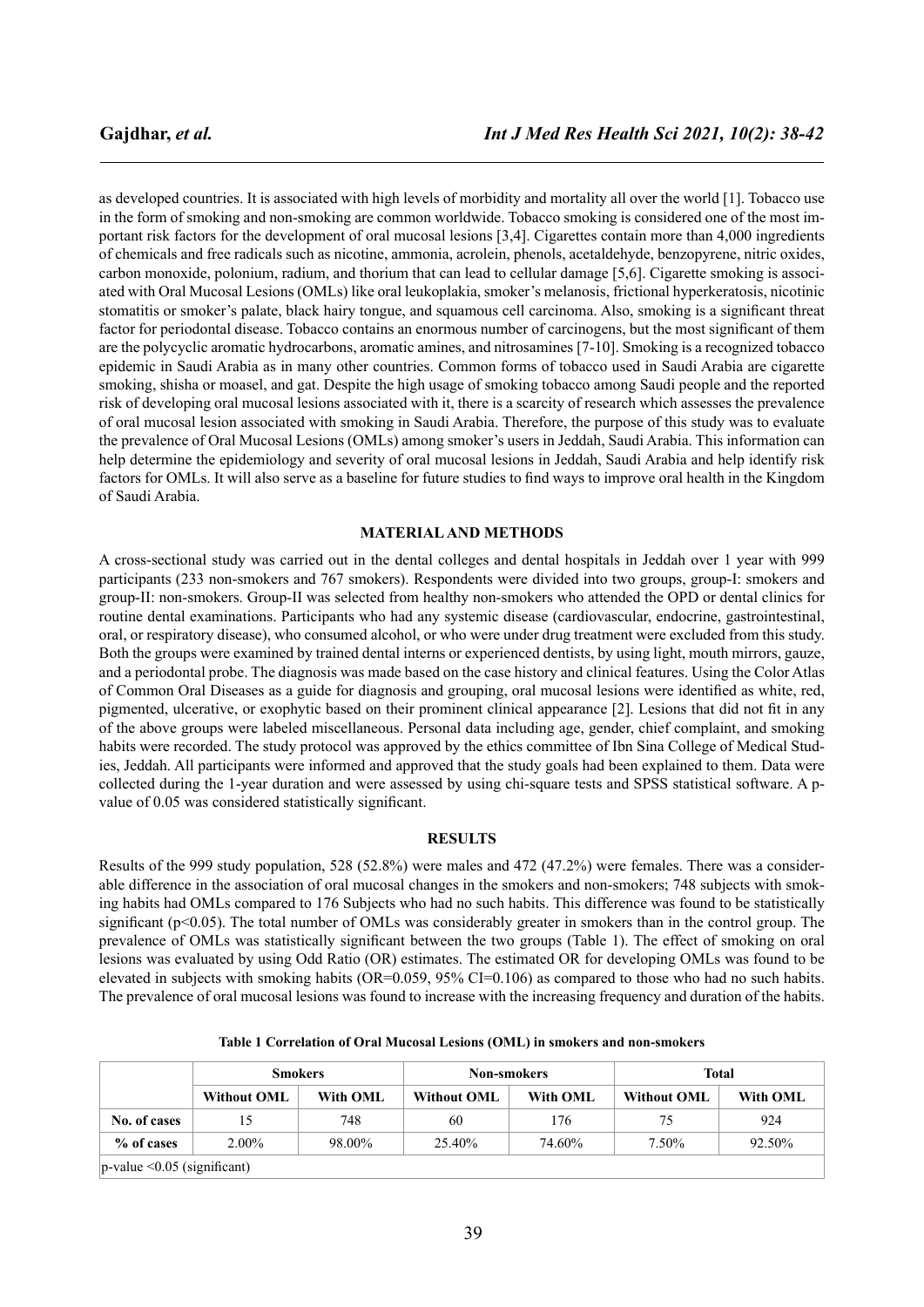There was no association of age with OMLs from the study findings. This difference was found to be statistically not significant (p=0.162). There was no association of gender with OMLs from the study findings. This difference was found to be statistically not significant (p=0.558) (Table 2).

|                                    | Age    |        |         | Gender |           |         |
|------------------------------------|--------|--------|---------|--------|-----------|---------|
|                                    | $<$ 40 | >40    | p-value | Male   | Female    | p-value |
| Smoker                             | 41.90% | 16.30% | >0.05   | 58.90% | $41.10\%$ | >0.05   |
| <b>Non-smokers</b>                 | 41.30% | 16.90% | >0.05   | 50.90% | 41.90%    | >0.05   |
| $ p-value >0.05$ (not significant) |        |        |         |        |           |         |

| Table 2 Correlation of OML with age and gender in smokers and non-smokers |  |
|---------------------------------------------------------------------------|--|
|---------------------------------------------------------------------------|--|

The prevalence of white lesions in smokers was considerably higher than in non-smoker in the study group. This difference was found to be statistically significant ( $p<0.05$ ). The estimated odds ratio for developing white oral mucosal lesion was found to be elevated in subjects with smoking habits (OR=0.101, 95% CI=0.062-0.164) as compared to those who had no smoking habits. The most common white lesions reported in our study with smoking habits were leukoplakia.

The prevalence of red mucosal lesions in smokers was slightly higher than in non-smoker in the study group. This difference was found to be statistically not significant  $(p=0.345)$ . The estimated odds ratio for developing red mucosal lesion was found to be elevated in subjects with smoking habits (OR=1.008, 95% CI=1.002-1.014) as compared to those who had no smoking habits. The most common red lesions reported in smokers were palatal erythema.

The prevalence of pigmented lesions in smokers was considerably higher than in non-smoker in the study group. This difference was found to be statistically significant  $(p<0.05)$ . The estimated odds ratio for developing pigmented lesion was found to be elevated in subjects with smoking habits (OR=0.026, 95% CI=0.010-0.070) as compared to those who had no smoking habits. The most common pigmented lesions reported in smokers were smoker's melanosis.

The prevalence of ulcerative lesions in smokers was higher than in non-smoker in the study group. This difference was found to be statistically significant (p<0.05). The estimated odds ratio for developing ulcerative lesions was found to be elevated in subjects with smoking habits (OR=2.086, 95% CI=1.551-2.804) as compared to those who had no smoking habits. The most common ulcerative lesions reported in smokers were aphthous ulcers (Table 3).

|                    |            | White mucosal lesion Red Mucosal lesion |          | <b>Pigmented lesion</b> | <b>Ulcerative lesion</b> |
|--------------------|------------|-----------------------------------------|----------|-------------------------|--------------------------|
| Smoker             | Number     | 355                                     |          | 305                     | 298                      |
|                    | Percentage | 46.50%                                  | $0.80\%$ | 40.00%                  | 39%                      |
| <b>Non-smokers</b> | Number     | 19                                      |          | 4                       | 135                      |
|                    | Percentage | 8.10%                                   | $0\%$    | 1.70%                   | 57.20%                   |
|                    | p-value    | < 0.05                                  | >0.05    | < 0.05                  | < 0.05                   |

**Table 3 Correlation of different Oral Mucosal Lesions (OML) in smokers and non-smokers**

The above results indicate that the prevalence of oral mucosal lesions differed in the subjects with smoking and without smoking, which was found to be statistically significant ( $p<0.05$ ).

## **DISCUSSION**

There is still controversy exist in the literature about the prevalence of oral mucosal lesions in smokers. This study aimed to evaluate oral mucosal lesions in smokers compared with non-smokers in Jeddah, Saudi Arabia.

Tobacco smoking has many harmful consequences on the oral mucosa and is one of the most important risk factors for oral cancer [11]. Early detection and screening of smokers are very essential. In the present study, 1 of the 767 smokers (0.13%) had squamous cell carcinoma. Thus, the implementation of regular dental services and care and health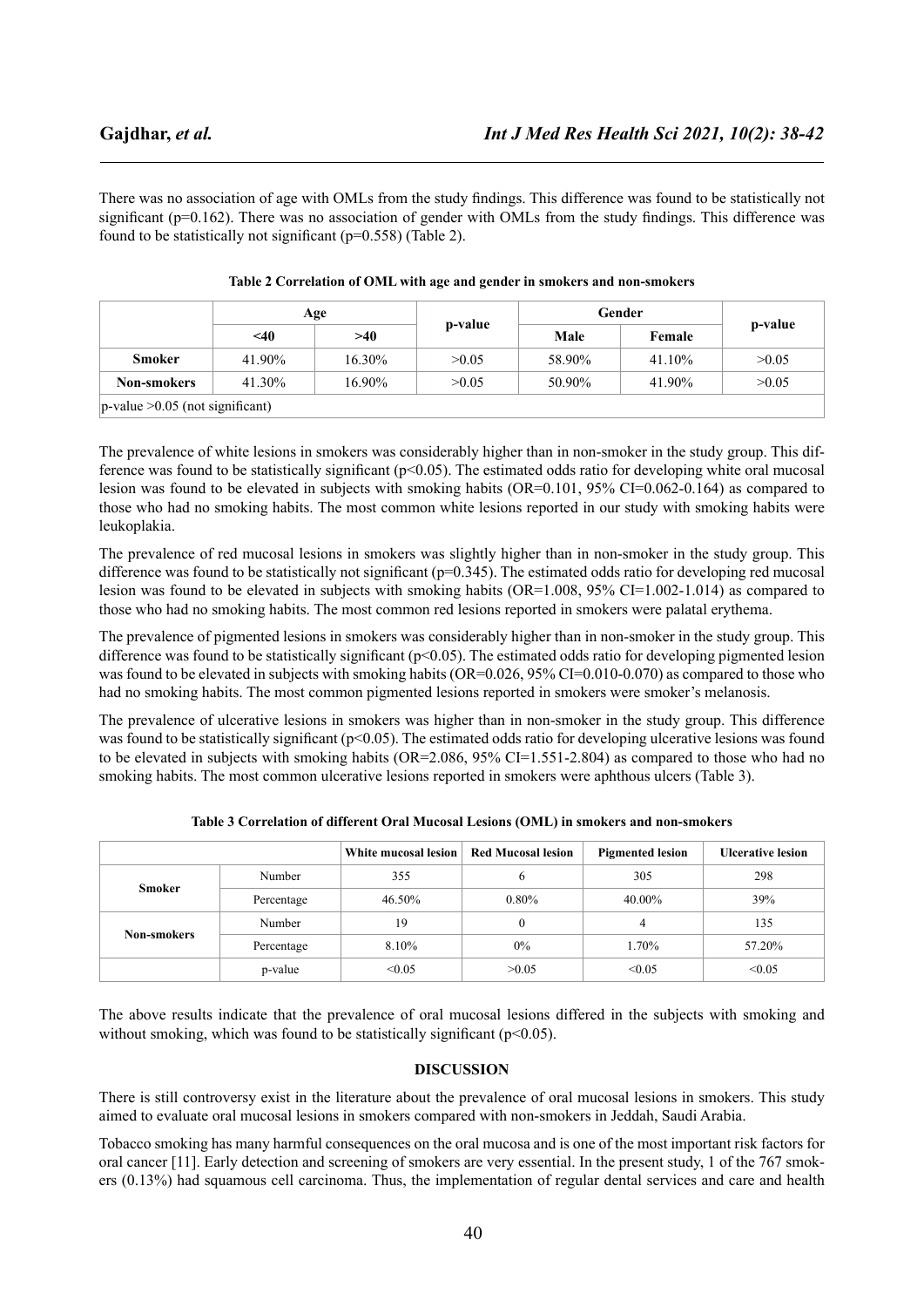education is essential in high-risk patients [5].

According to the present study, the prevalence of OML is more in smokers as compared with non-smokers. We also evaluate the association of age and gender on oral mucosal lesions but did not find any correlation between age and gender. The results of another study showed that smoking and age are significant risk factors for OMLs [4].

Mathew Al, et al. in their study, found that the most prevalent normal variations and oral lesions were Fordyce granules, fissured tongue, frictional hyperkeratosis, smoker's palates [8]. In our study, we found pigmented lesions (smoker's melanosis) and white lesions (leukoplakia) were more prevalent. We did not evaluate the oral mucosal developmental anomalies.

The prevalence of oral cancer in our study was 0.13%. Another study by Lay KM, et al. concluded that the prevalence of oral cancer is 0.03% with smoking [9]. After analyzing the data, we concluded that OMLs are significantly more common in smokers in Jeddah Saudi Arabia. Fatemeh Ahmadi performed one study on the prevalence of OMLs in smokers and non-smoker in Hamadan (Iran) and found a large number of oral mucosal lesions in smokers that had a strong correlation with smoking [1]. Leukoplakia was more frequently observed in subjects with smoking habits. As in many other studies, our study also supports an association between smoking habits and leukoplakia [12]. After analyzing the data, we concluded that OMLs are significantly more common in smokers. According to the literature, these outcomes were the same as in other studies [13-16]. Dentists must be aware of the effect of smoking on the development of oral pathologic lesions and encourage smokers to quit the habit [17]. Tobacco smoking increases the number of aneuploid nuclei in the oral epithelium and causes oral malignant and premalignant lesions. Therefore, an inspection of the oral cavity to find lesions caused by tobacco is a good way to initiate tobacco cessation. Thus, the oral mucosa should be examined carefully, especially in smokers, even if the patients did not attend with the complaint of oral lesions. In this study, we selected only cigarette smokers and did not evaluate other habits such as alcohol and tobacco chewing. In another study, OMLs differed according to some habits but were most prevalent in smokers [18]. Therefore, close follow-up and systematic evaluation are more necessary in smokers. It is also necessary to educate oral hygienists, dentists, and medical specialists about how to treat smokers [18].

#### **CONCLUSION**

The results of the present study provide important information about the prevalence of oral mucosal lesions among patients who had a smoking habit in Jeddah, Saudi Arabia. The information presented in this study adds to our understanding of the common oral mucosal lesions occurring in smokers. White, pigmented lesions were the most common types of oral mucosal lesions reported in smokers. Efforts to increase patient awareness of the oral effects of smoking and to eliminate the smoking habit are needed to improve oral and general health. The results of this study should serve as the basis for a larger, nation-wide survey of oral lesions.

## **DECLARATIONS**

#### **Conflicts of Interest**

The authors declared no potential conflicts of interest with respect to the research, authorship, and/or publication of this article.

#### **Acknowledgment**

We would like to pay a special thanks to dental students, Rotana Ahmed Hafiz and Hanan Abdulkareem Marghalani from King Abdulaziz University Jeddah, KSA for their contribution to data collection.

## **REFERENCES**

- [1] Ali, Mohammad, Bobby Joseph, and Devipriya Sundaram. "Prevalence of oral mucosal lesions in patients of the Kuwait University Dental Center." *The Saudi Dental Journal,* Vol. 25, No. 3, 2013, pp. 111-18.
- [2] Langlais, Robert P., Craig S. Miller, and Jill S. Gehrig. "Color atlas of common oral diseases." *Jones and Bartlett Learning,* 2020.
- [3] Ahmadi-Motamayel, Fatemeh, et al. "Prevalence of oral mucosal lesions in male smokers and nonsmokers." *Chonnam Medical Journal,* Vol. 49, No. 2, 2013, pp. 65-68.